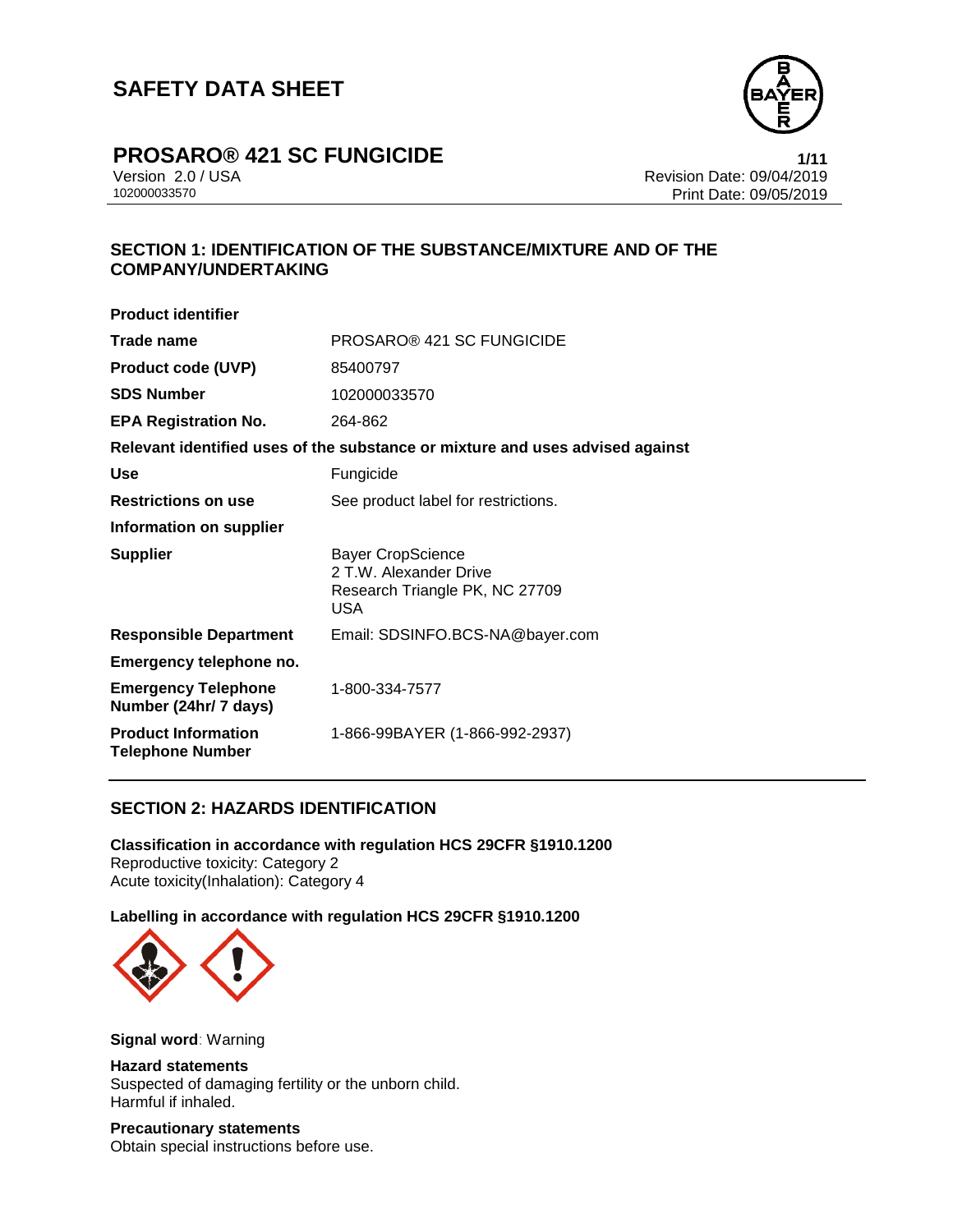

# **PROSARO®** 421 SC FUNGICIDE<br>Version 2.0 / USA **PROSARO®** 421 SC FUNGICIDE

Version 2.0 / USA Revision Date: 09/04/2019<br>102000033570 Print Date: 09/04/2019 Print Date: 09/05/2019

Do not handle until all safety precautions have been read and understood. Wear protective gloves/ protective clothing/ eye protection/ face protection. Avoid breathing mist/ vapours. Use only outdoors or in a well-ventilated area. IF exposed or concerned: Get medical advice/ attention. IF INHALED: Remove person to fresh air and keep comfortable for breathing. Call a POISON CENTER/doctor/physician if you feel unwell. Store locked up. Protect from sunlight. Dispose of contents/container in accordance with local regulation.

# **Hazards Not Otherwise Classified (HNOC)**

No physical hazards not otherwise classified. No health hazards not otherwise classified.

# **SECTION 3: COMPOSITION/INFORMATION ON INGREDIENTS**

| <b>Hazardous Component Name</b> | CAS-No.     | Concentration % by weight |
|---------------------------------|-------------|---------------------------|
| Prothioconazole                 | 178928-70-6 | 19.0                      |
| Tebuconazole                    | 107534-96-3 | 19.0                      |
| Docusate sodium                 | 577-11-7    | 1.75                      |

# **SECTION 4: FIRST AID MEASURES**

#### **Description of first aid measures**

| <b>General advice</b>                                       | When possible, have the product container or label with you when<br>calling a poison control center or doctor or going for treatment.                                                                                                                                                                     |  |
|-------------------------------------------------------------|-----------------------------------------------------------------------------------------------------------------------------------------------------------------------------------------------------------------------------------------------------------------------------------------------------------|--|
| <b>Inhalation</b>                                           | Move to fresh air. If person is not breathing, call 911 or an ambulance,<br>then give artificial respiration, preferably mouth-to-mouth if possible.<br>Call a physician or poison control center immediately.                                                                                            |  |
| <b>Skin contact</b>                                         | Take off contaminated clothing and shoes immediately. Wash off<br>immediately with plenty of water for at least 15 minutes. Call a<br>physician or poison control center immediately.                                                                                                                     |  |
| Eye contact                                                 | Hold eye open and rinse slowly and gently with water for 15-20<br>minutes. Remove contact lenses, if present, after the first 5 minutes,<br>then continue rinsing eye. Call a physician or poison control center<br>immediately.                                                                          |  |
| Ingestion                                                   | Call a physician or poison control center immediately. DO NOT induce<br>vomiting unless directed to do so by a physician or poison control<br>center. Rinse out mouth and give water in small sips to drink. Never<br>give anything by mouth to an unconscious person. Do not leave victim<br>unattended. |  |
| Most important symptoms and effects, both acute and delayed |                                                                                                                                                                                                                                                                                                           |  |
| <b>Symptoms</b>                                             | To date no symptoms are known.                                                                                                                                                                                                                                                                            |  |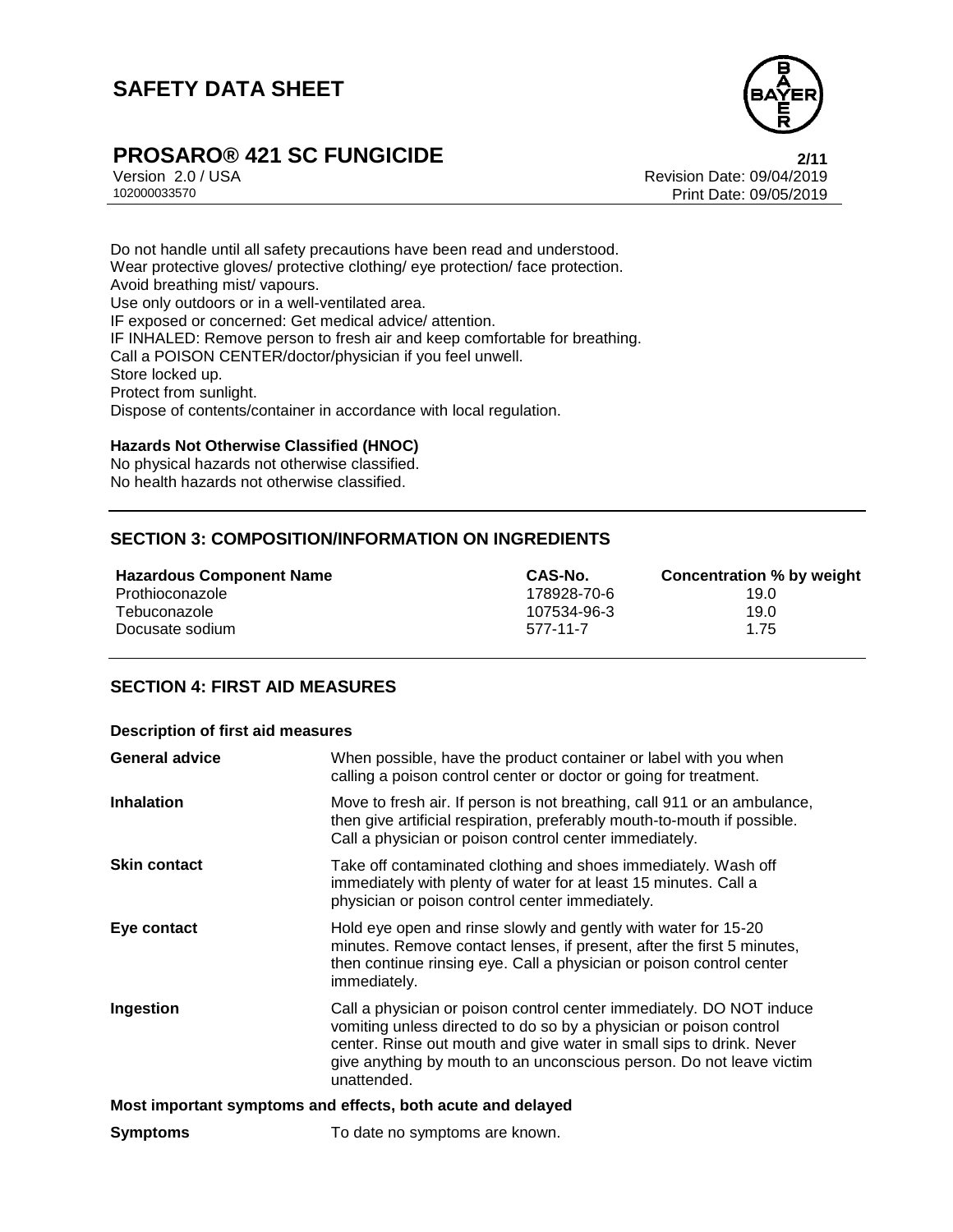

# **PROSARO®** 421 SC FUNGICIDE<br>Version 2.0 / USA **111**<br>Revision Date: 09/04/2019

Version 2.0 / USA Revision Date: 09/04/2019 Print Date: 09/05/2019

# **Indication of any immediate medical attention and special treatment needed**

**Treatment** Appropriate supportive and symptomatic treatment as indicated by the patient's condition is recommended. There is no specific antidote.

# **SECTION 5: FIREFIGHTING MEASURES**

| <b>Extinguishing media</b>                                         |                                                                                                                                                                                                            |
|--------------------------------------------------------------------|------------------------------------------------------------------------------------------------------------------------------------------------------------------------------------------------------------|
| <b>Suitable</b>                                                    | Water, Foam, Carbon dioxide (CO2), Dry chemical                                                                                                                                                            |
| <b>Unsuitable</b>                                                  | High volume water jet                                                                                                                                                                                      |
| <b>Special hazards arising</b><br>from the substance or<br>mixture | In the event of fire the following may be released:, Hydrogen chloride<br>(HCI), Hydrogen cyanide (hydrocyanic acid), Sulphur oxides, Carbon<br>monoxide (CO), Carbon dioxide (CO2), Nitrogen oxides (NOx) |
| <b>Advice for firefighters</b>                                     |                                                                                                                                                                                                            |
| <b>Special protective</b><br>equipment for firefighters            | Firefighters should wear NIOSH approved self-contained breathing<br>apparatus and full protective clothing.                                                                                                |
| <b>Further information</b>                                         | Keep out of smoke. Fight fire from upwind position. Cool closed<br>containers exposed to fire with water spray. Do not allow run-off from<br>fire fighting to enter drains or water courses.               |
| <b>Flash point</b>                                                 | >100 °C<br>Not relevant; aqueous solution                                                                                                                                                                  |
| <b>Auto-ignition temperature</b>                                   | No data available                                                                                                                                                                                          |
| Lower explosion limit                                              | No data available                                                                                                                                                                                          |
| <b>Upper explosion limit</b>                                       | No data available                                                                                                                                                                                          |
| <b>Explosivity</b>                                                 | Not applicable                                                                                                                                                                                             |

# **SECTION 6: ACCIDENTAL RELEASE MEASURES**

### **Personal precautions, protective equipment and emergency procedures**

| <b>Precautions</b>       | Keep unauthorized people away. Isolate hazard area. Avoid contact<br>with spilled product or contaminated surfaces.                                                                                                                                                                               |
|--------------------------|---------------------------------------------------------------------------------------------------------------------------------------------------------------------------------------------------------------------------------------------------------------------------------------------------|
|                          | Methods and materials for containment and cleaning up                                                                                                                                                                                                                                             |
| Methods for cleaning up  | Soak up with inert absorbent material (e.g. sand, silica gel, acid<br>binder, universal binder, sawdust). Collect and transfer the product<br>into a properly labelled and tightly closed container. Clean<br>contaminated floors and objects thoroughly, observing environmental<br>regulations. |
| <b>Additional advice</b> | Use personal protective equipment. If the product is accidentally<br>spilled, do not allow to enter soil, waterways or waste water canal.                                                                                                                                                         |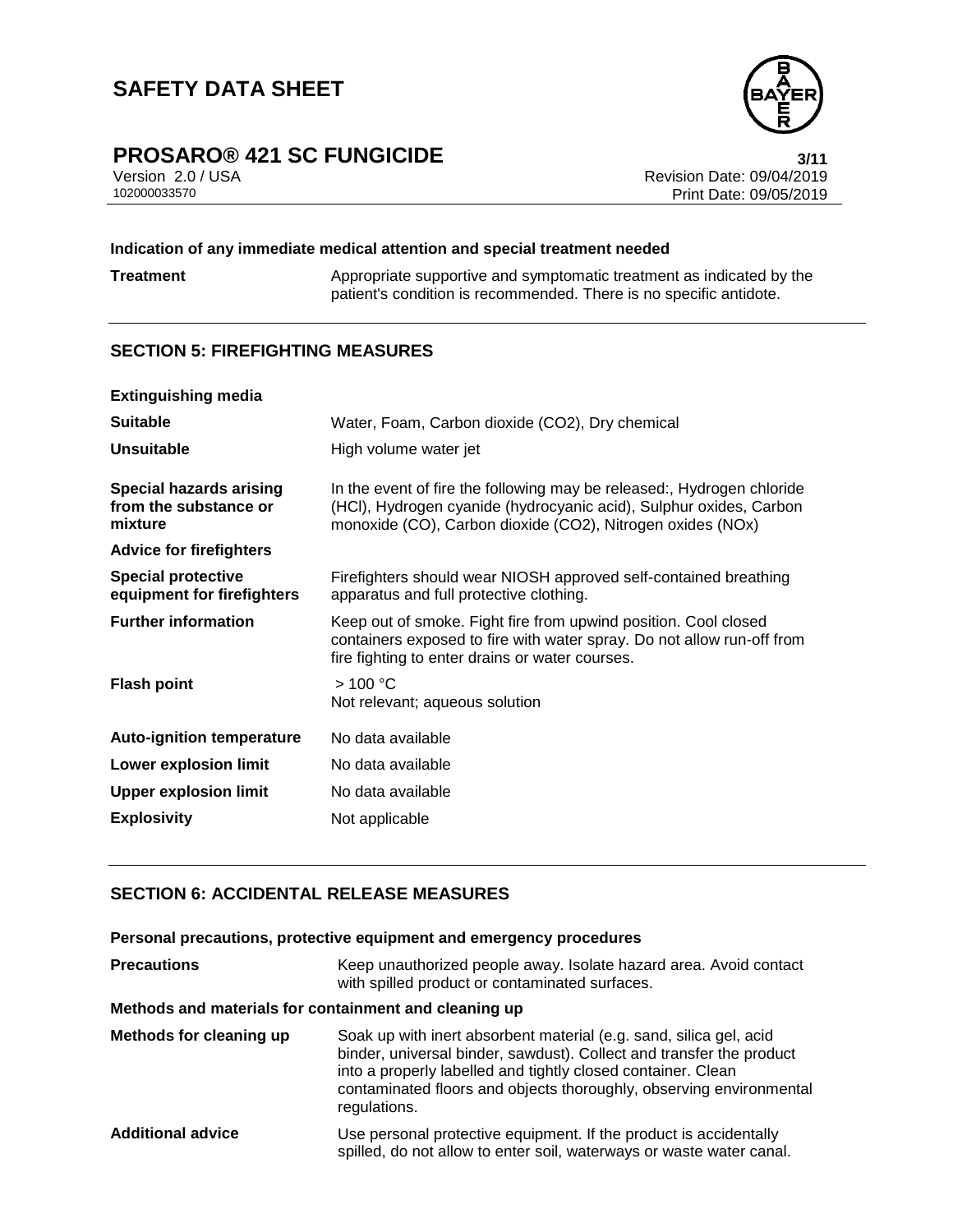

# **PROSARO® 421 SC FUNGICIDE 4/11**

Version 2.0 / USA Revision Date: 09/04/2019<br>102000033570 Print Date: 09/04/2019 Print Date: 09/05/2019

**Reference to other sections** Information regarding safe handling, see section 7. Information regarding personal protective equipment, see section 8. Information regarding waste disposal, see section 13.

# **SECTION 7: HANDLING AND STORAGE**

#### **Precautions for safe handling**

| Advice on safe handling                                 | Handle and open container in a manner as to prevent spillage. Use only<br>in area provided with appropriate exhaust ventilation.                                                                                                                                                                                                                                                                                                              |
|---------------------------------------------------------|-----------------------------------------------------------------------------------------------------------------------------------------------------------------------------------------------------------------------------------------------------------------------------------------------------------------------------------------------------------------------------------------------------------------------------------------------|
| <b>Hygiene measures</b>                                 | Wash hands thoroughly with soap and water after handling and before<br>eating, drinking, chewing gum, using tobacco, using the toilet or<br>applying cosmetics.<br>Remove Personal Protective Equipment (PPE) immediately after<br>handling this product. Before removing gloves clean them with soap and<br>water. Remove soiled clothing immediately and clean thoroughly before<br>using again. Wash thoroughly and put on clean clothing. |
|                                                         | Conditions for safe storage, including any incompatibilities                                                                                                                                                                                                                                                                                                                                                                                  |
| <b>Requirements for storage</b><br>areas and containers | Store in a cool, dry place and in such a manner as to prevent cross<br>contamination with other crop protection products, fertilizers, food, and<br>feed. Store in original container and out of the reach of children,<br>preferably in a locked storage area. Protect from freezing. Keep away<br>from direct sunlight.                                                                                                                     |
| Advice on common storage                                | Keep away from food, drink and animal feedingstuffs.                                                                                                                                                                                                                                                                                                                                                                                          |

# **SECTION 8: EXPOSURE CONTROLS/PERSONAL PROTECTION**

### **Control parameters**

| <b>Components</b> | CAS-No.     | <b>Control parameters</b>        | <b>Update</b> | <b>Basis</b> |
|-------------------|-------------|----------------------------------|---------------|--------------|
| Prothioconazole   | 178928-70-6 | 1.4 mg/m $3$<br>(SK-ABS)         |               | OES BCS*     |
| Tebuconazole      | 107534-96-3 | $0.2 \text{ mg/m}$ 3<br>(SK-ABS) |               | OES BCS*     |

\*OES BCS: Internal Bayer AG, Crop Science Division "Occupational Exposure Standard"

### **Exposure controls**

### **Personal protective equipment**

In normal use and handling conditions please refer to the label and/or leaflet. In all other cases the following recommendations would apply.

**Respiratory protection** When respirators are required, select NIOSH approved equipment based on actual or potential airborne concentrations and in accordance with the appropriate regulatory standards and/or industry recommendations.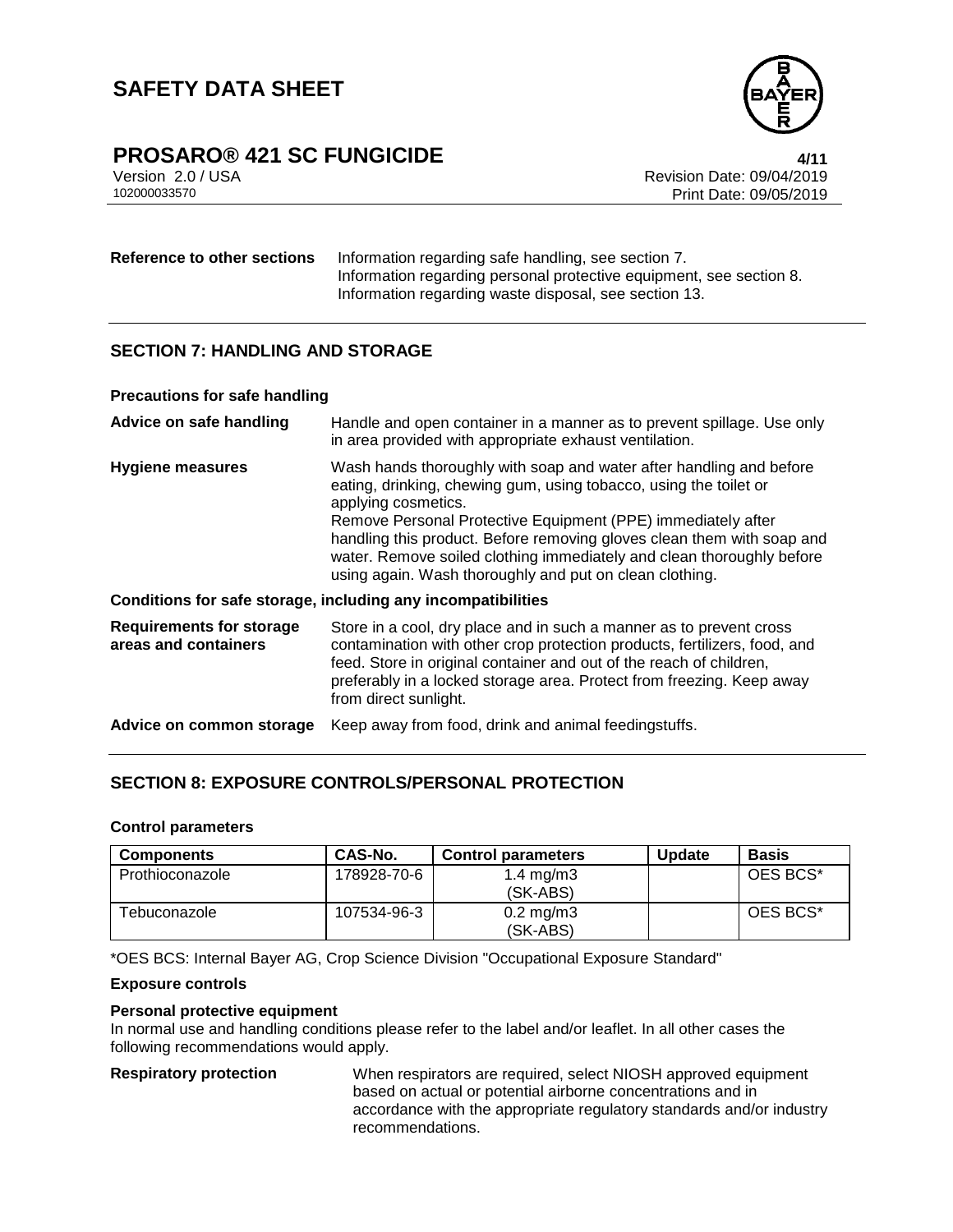# **SAFETY DATA SHEET**



# **PROSARO®** 421 SC FUNGICIDE<br>Version 2.0 / USA **1201 SC FUNGICIDE**<br>Revision Date: 09/04/2019

Version 2.0 / USA Revision Date: 09/04/2019 Print Date: 09/05/2019

| <b>Hand protection</b>             | Chemical resistant nitrile rubber gloves                                                                                                                                                              |
|------------------------------------|-------------------------------------------------------------------------------------------------------------------------------------------------------------------------------------------------------|
| Eye protection                     | Safety glasses with side-shields                                                                                                                                                                      |
| Skin and body protection           | Wear long-sleeved shirt and long pants and shoes plus socks.                                                                                                                                          |
| <b>General protective measures</b> | Follow manufacturer's instructions for cleaning/maintaining PPE. If<br>no such instructions for washables, use detergent and warm/tepid<br>water.<br>Keep and wash PPE separately from other laundry. |

# **SECTION 9. PHYSICAL AND CHEMICAL PROPERTIES**

| Appearance                                        | white to beige                                               |
|---------------------------------------------------|--------------------------------------------------------------|
| <b>Physical State</b>                             | Liquid                                                       |
| Odor                                              | characteristic                                               |
| <b>Odour Threshold</b>                            | No data available                                            |
| рH                                                | 5.5 - 7.0 (100 %) (23 °C)                                    |
| <b>Vapor Pressure</b>                             | No data available                                            |
| Vapor Density (Air = 1)                           | No data available                                            |
| <b>Density</b>                                    | ca. 1.14 $g/cm^3$ (20 °C)                                    |
| <b>Evaporation rate</b>                           | No data available                                            |
| <b>Boiling Point</b>                              | No data available                                            |
| <b>Melting / Freezing Point</b>                   | No data available                                            |
| <b>Water solubility</b>                           | soluble                                                      |
| <b>Minimum Ignition Energy</b>                    | Not applicable                                               |
| <b>Decomposition</b><br>temperature               | Not applicable                                               |
| <b>Partition coefficient: n-</b><br>octanol/water | No data available                                            |
| <b>Viscosity</b>                                  | 250 - 550 mPa.s (20 °C) Velocity gradient 20 /s              |
| <b>Flash point</b>                                | >100 °C<br>Not relevant; aqueous solution                    |
| <b>Auto-ignition temperature</b>                  | No data available                                            |
| Lower explosion limit                             | No data available                                            |
| <b>Upper explosion limit</b>                      | No data available                                            |
| <b>Explosivity</b>                                | Not applicable                                               |
| <b>Other information</b>                          | Further safety related physical-chemical data are not known. |
|                                                   |                                                              |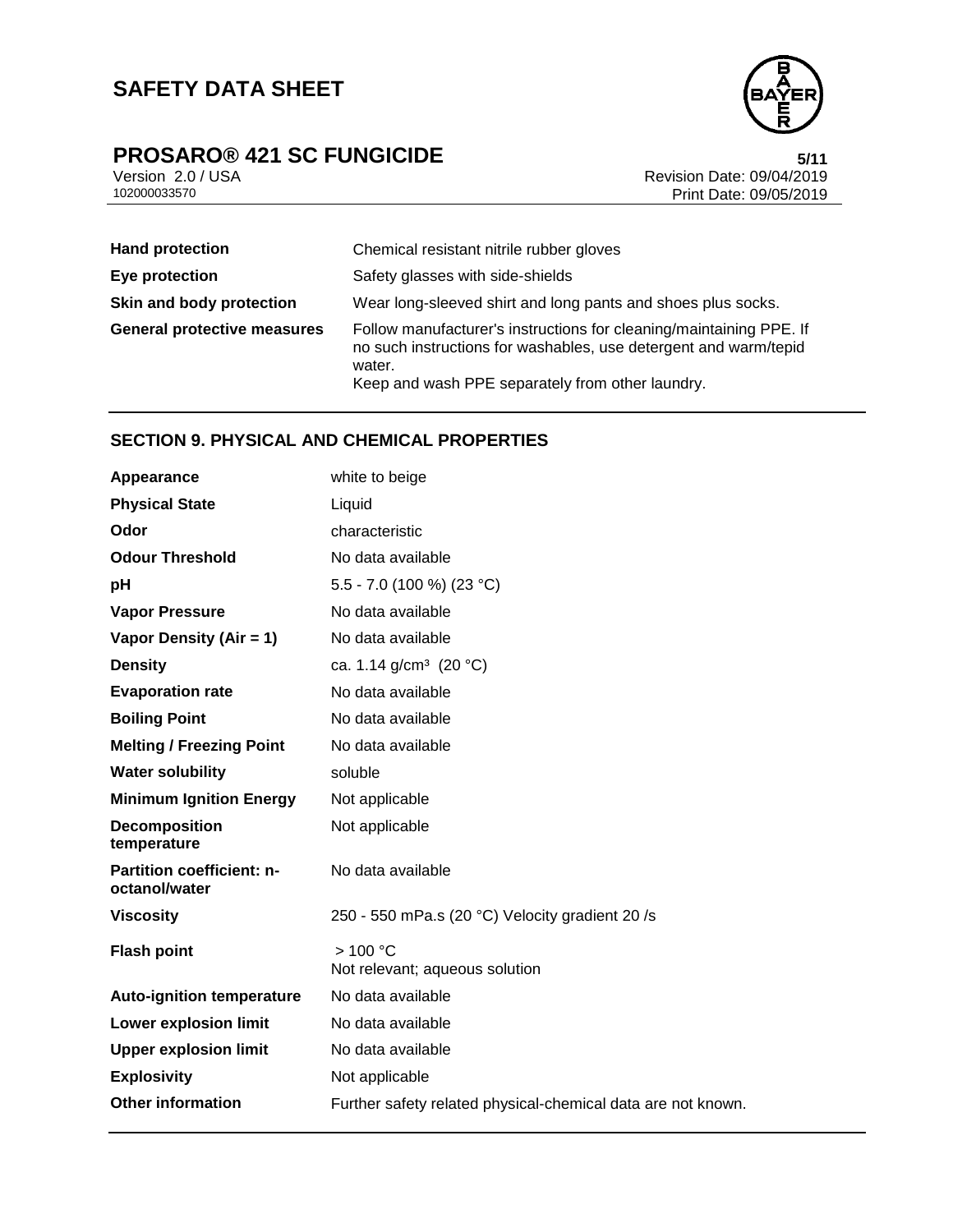

# **PROSARO®** 421 SC FUNGICIDE<br>Version 2.0 / USA **6/11**<br>Revision Date: 09/04/2019

Version 2.0 / USA Revision Date: 09/04/2019 Print Date: 09/05/2019

# **SECTION 10: STABILITY AND REACTIVITY**

| <b>Reactivity</b>                            |                                                                    |
|----------------------------------------------|--------------------------------------------------------------------|
| <b>Thermal decomposition</b>                 | Not applicable                                                     |
| <b>Chemical stability</b>                    | Stable under recommended storage conditions.                       |
| <b>Possibility of hazardous</b><br>reactions | No dangerous reaction known under conditions of normal use.        |
| <b>Conditions to avoid</b>                   | Extremes of temperature and direct sunlight.<br>freezing           |
| Incompatible materials                       | No data available                                                  |
| <b>Hazardous decomposition</b><br>products   | No decomposition products expected under normal conditions of use. |

# **SECTION 11: TOXICOLOGICAL INFORMATION**

| <b>Exposure routes</b>                      | Ingestion, Inhalation, Eye contact, Skin Absorption                                                                                      |  |
|---------------------------------------------|------------------------------------------------------------------------------------------------------------------------------------------|--|
| <b>Immediate Effects</b><br>Eye             | Moderate eye irritation.                                                                                                                 |  |
| <b>Skin</b>                                 | May cause slight irritation. Harmful if absorbed through skin.                                                                           |  |
| Ingestion                                   | Harmful if swallowed.                                                                                                                    |  |
| <b>Inhalation</b>                           | Harmful if inhaled.                                                                                                                      |  |
| Information on toxicological effects        |                                                                                                                                          |  |
| <b>Acute oral toxicity</b>                  | $LD50$ (Rat) > 2,000 mg/kg                                                                                                               |  |
| <b>Acute inhalation toxicity</b>            | $LC50$ (Rat) > 2.18 mg/l<br>Exposure time: 4 h<br>Determined in the form of liquid aerosol.<br>highest concentration tested<br>No deaths |  |
| <b>Acute dermal toxicity</b>                | LD50 (Rat) $> 5,050$ mg/kg                                                                                                               |  |
| <b>Skin corrosion/irritation</b>            | No skin irritation (Rabbit)                                                                                                              |  |
| Serious eye damage/eye<br>irritation        | Minimally irritating. (Rabbit)                                                                                                           |  |
| <b>Respiratory or skin</b><br>sensitisation | Skin: Non-sensitizing. (Guinea pig)                                                                                                      |  |

# **Assessment STOT Specific target organ toxicity – repeated exposure**

Prothioconazole did not cause specific target organ toxicity in experimental animal studies. Tebuconazole did not cause specific target organ toxicity in experimental animal studies.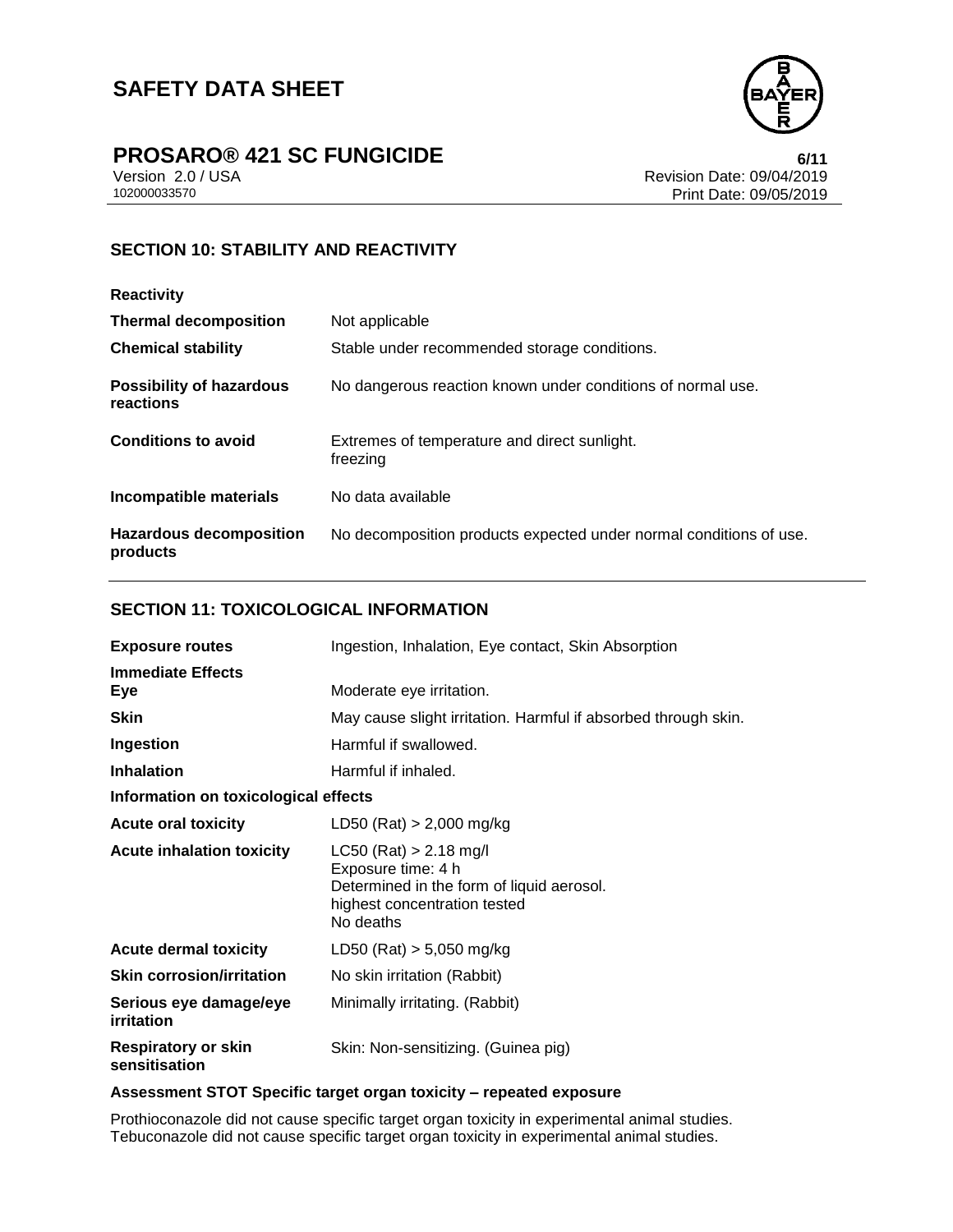

# **PROSARO®** 421 SC FUNGICIDE<br>Version 2.0/USA *T***/11**<br>Revision Date: 09/04/2019

Version 2.0 / USA Revision Date: 09/04/2019<br>102000033570 Print Date: 09/04/2019 Print Date: 09/05/2019

## **Assessment mutagenicity**

Prothioconazole was not mutagenic or genotoxic based on the overall weight of evidence in a battery of in vitro and in vivo tests.

Tebuconazole was not mutagenic or genotoxic in a battery of in vitro and in vivo tests.

#### **Assessment carcinogenicity**

Prothioconazole was not carcinogenic in lifetime feeding studies in rats and mice. Tebuconazole caused at high dose levels an increased incidence of tumours in mice in the following organ(s): Liver. The mechanism of tumour formation is not considered to be relevant to man.

**ACGIH**

None.

**NTP**

None.

**IARC**

None.

**OSHA**

None.

### **Assessment toxicity to reproduction**

Prothioconazole caused reproduction toxicity in a two-generation study in rats only at dose levels also toxic to the parent animals. The reproduction toxicity seen with Prothioconazole is related to parental toxicity.

Tebuconazole caused reproduction toxicity in a two-generation study in rats only at dose levels also toxic to the parent animals. The reproduction toxicity seen with Tebuconazole is related to parental toxicity.

#### **Assessment developmental toxicity**

Prothioconazole caused developmental toxicity only at dose levels toxic to the dams. The developmental effects seen with Prothioconazole are related to maternal toxicity.

Tebuconazole caused developmental toxicity only at dose levels toxic to the dams. Tebuconazole caused an increased incidence of post implantation losses, an increased incidence of non-specific malformations.

### **Further information**

Only acute toxicity studies have been performed on the formulated product. The non-acute information pertains to the active ingredient(s).

# **SECTION 12: ECOLOGICAL INFORMATION**

| <b>Toxicity to fish</b> | LC50 (Oncorhynchus mykiss (rainbow trout)) 1.83 mg/l<br>Exposure time: 96 h<br>The value mentioned relates to the active ingredient prothioconazole. |
|-------------------------|------------------------------------------------------------------------------------------------------------------------------------------------------|
|                         | LC50 (Oncorhynchus mykiss (rainbow trout)) 4.4 mg/l                                                                                                  |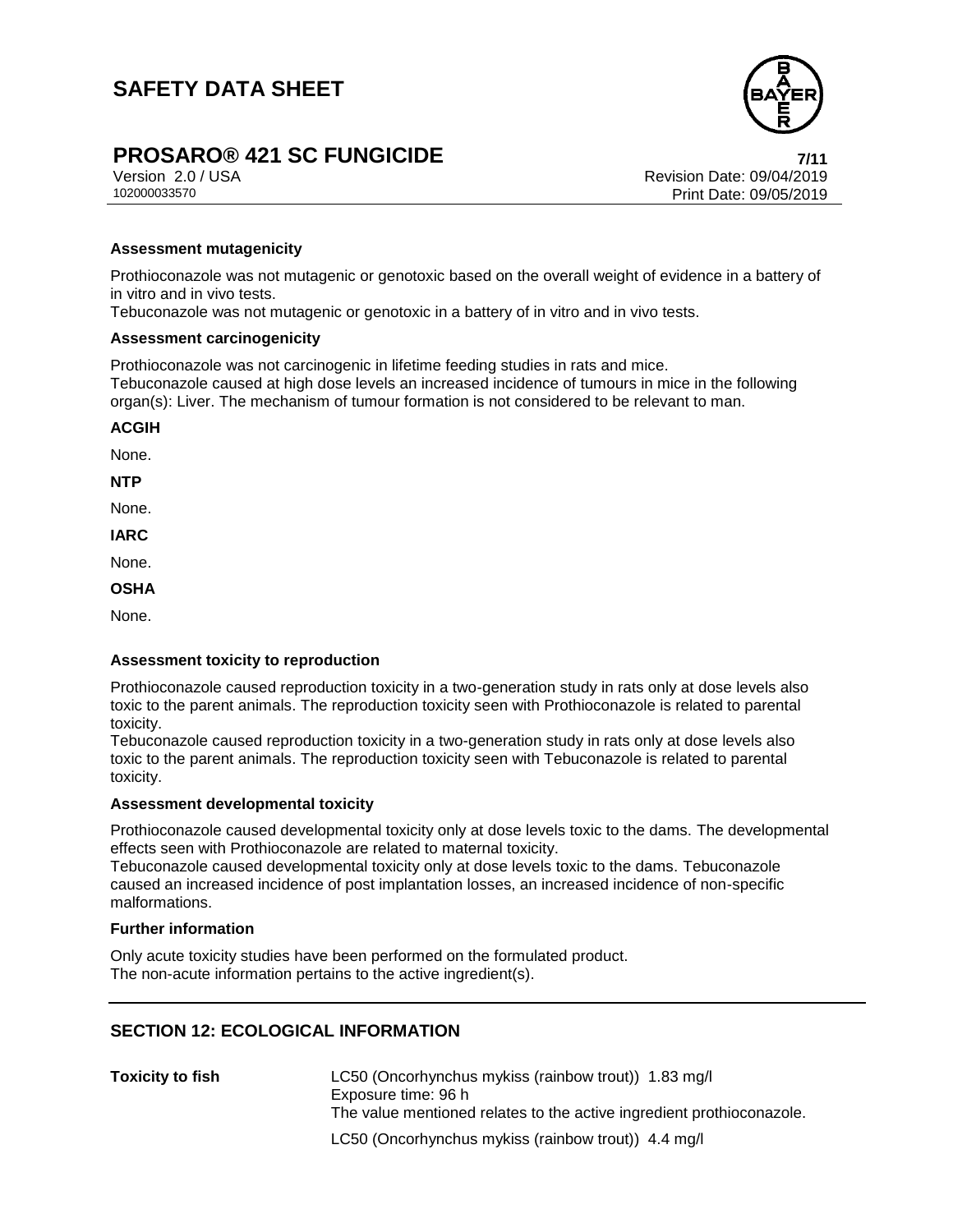# **SAFETY DATA SHEET**

# **PROSARO®** 421 SC FUNGICIDE<br>Version 2.0 / USA **8/11**<br>Revision Date: 09/04/2019



Version 2.0 / USA Revision Date: 09/04/2019 Print Date: 09/05/2019

|                                             | Exposure time: 96 h<br>The value mentioned relates to the active ingredient tebuconazole.                                                                                                                                                                                                                                                                                                                           |
|---------------------------------------------|---------------------------------------------------------------------------------------------------------------------------------------------------------------------------------------------------------------------------------------------------------------------------------------------------------------------------------------------------------------------------------------------------------------------|
|                                             | LC50 (Lepomis macrochirus (Bluegill sunfish)) 5.7 mg/l<br>Exposure time: 96 h<br>The value mentioned relates to the active ingredient tebuconazole.                                                                                                                                                                                                                                                                 |
| <b>Toxicity to aquatic</b><br>invertebrates | LC50 (Daphnia magna (Water flea)) 1.3 mg/l<br>Exposure time: 48 h<br>The value mentioned relates to the active ingredient prothioconazole.                                                                                                                                                                                                                                                                          |
|                                             | LC50 (Daphnia magna (Water flea)) 4.2 mg/l<br>Exposure time: 48 h<br>The value mentioned relates to the active ingredient tebuconazole.                                                                                                                                                                                                                                                                             |
| <b>Toxicity to aquatic plants</b>           | EC50 (Raphidocelis subcapitata (freshwater green alga)) 3.8 mg/l<br>Exposure time: 72 h<br>The value mentioned relates to the active ingredient tebuconazole.                                                                                                                                                                                                                                                       |
|                                             | ErC50 (Skeletonema costatum) 0.03278 mg/l<br>Exposure time: 72 h<br>The value mentioned relates to the active ingredient prothioconazole.                                                                                                                                                                                                                                                                           |
|                                             | EC10 (Skeletonema costatum) 0.01427 mg/l<br>Growth rate; Exposure time: 72 h<br>The value mentioned relates to the active ingredient prothioconazole.                                                                                                                                                                                                                                                               |
| <b>Biodegradability</b>                     | Prothioconazole:<br>Not rapidly biodegradable<br>Tebuconazole:<br>Not rapidly biodegradable                                                                                                                                                                                                                                                                                                                         |
| Koc                                         | Prothioconazole: Koc: 1765<br>Tebuconazole: Koc: 769                                                                                                                                                                                                                                                                                                                                                                |
| <b>Bioaccumulation</b>                      | Prothioconazole: Bioconcentration factor (BCF) 19<br>Does not bioaccumulate.<br>Tebuconazole: Bioconcentration factor (BCF) 35 - 59<br>Does not bioaccumulate.                                                                                                                                                                                                                                                      |
| <b>Mobility in soil</b>                     | Prothioconazole: Slightly mobile in soils<br>Tebuconazole: Slightly mobile in soils                                                                                                                                                                                                                                                                                                                                 |
| <b>Additional ecological</b><br>information | No other effects to be mentioned.                                                                                                                                                                                                                                                                                                                                                                                   |
| <b>Environmental precautions</b>            | Do not apply directly to water, to areas where surface water is present<br>or to intertidal areas below the mean high water mark.<br>Do not contaminate surface or ground water by cleaning equipment or<br>disposal of wastes, including equipment wash water.<br>Drift and runoff from treated areas may be hazardous to aquatic<br>organisms in adjacent sites.<br>Apply this product as specified on the label. |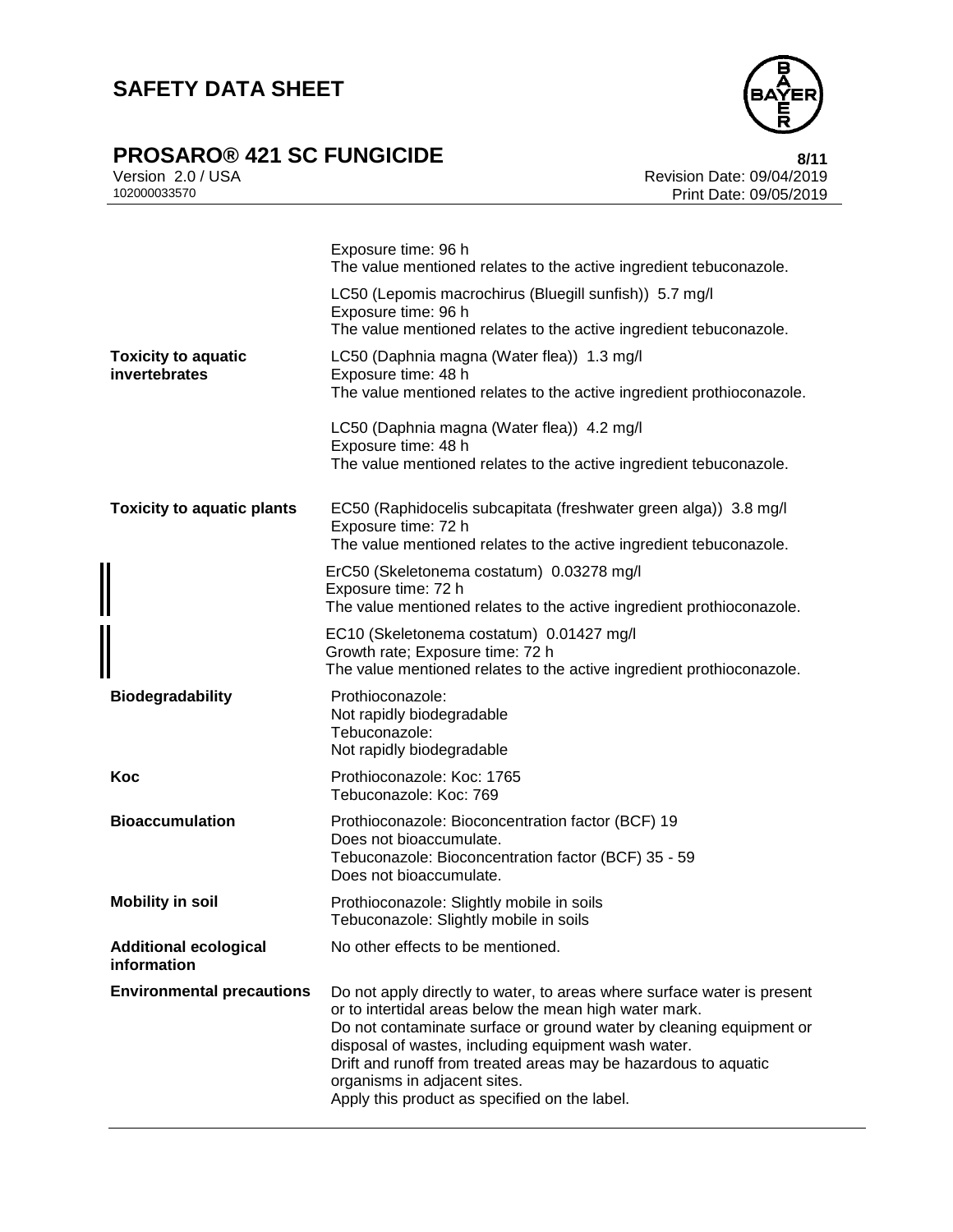

Version 2.0 / USA Revision Date: 09/04/2019 Print Date: 09/05/2019

# **SECTION 13: DISPOSAL CONSIDERATIONS**

### **Waste treatment methods**

| <b>Product</b>                | Pesticide, spray mixture or rinse water that cannot be used according to<br>label instructions may be disposed of on site or at an approved waste<br>disposal facility.                                                                                       |
|-------------------------------|---------------------------------------------------------------------------------------------------------------------------------------------------------------------------------------------------------------------------------------------------------------|
| <b>Contaminated packaging</b> | Triple rinse containers.<br>Dispose of empty container in a sanitary landfill or by incineration, or, if<br>allowed by State/Provincial and local authorities, by burning.<br>If burned, stay out of smoke.<br>Follow advice on product label and/or leaflet. |
| <b>RCRA</b> Information       | Characterization and proper disposal of this material as a special or<br>hazardous waste is dependent upon Federal, State and local laws and<br>are the user's responsibility. RCRA classification may apply.                                                 |

# **SECTION 14: TRANSPORT INFORMATION**

| 49CFR                    | Not dangerous goods / not hazardous material |  |
|--------------------------|----------------------------------------------|--|
| <b>IMDG</b>              |                                              |  |
| UN number                | 3082                                         |  |
| Class                    | 9                                            |  |
| Packaging group          | Ш                                            |  |
| Marine pollutant         | <b>YES</b>                                   |  |
| Proper shipping name     | ENVIRONMENTALLY HAZARDOUS SUBSTANCE, LIQUID, |  |
|                          | N.O.S.                                       |  |
|                          | (TEBUCONAZOLE, PROTHIOCONAZOLE SOLUTION)     |  |
| <b>IATA</b>              |                                              |  |
| UN number                | 3082                                         |  |
| Class                    | 9                                            |  |
| Packaging group          | Ш                                            |  |
| Environm. Hazardous Mark | YES.                                         |  |
| Proper shipping name     | ENVIRONMENTALLY HAZARDOUS SUBSTANCE, LIQUID, |  |
|                          | N.O.S.                                       |  |
|                          | (TEBUCONAZOLE, PROTHIOCONAZOLE SOLUTION )    |  |

This transportation information is not intended to convey all specific regulatory information relating to this product. It does not address regulatory variations due to package size or special transportation requirements.

| <b>Freight Classification:</b> |  |
|--------------------------------|--|
|--------------------------------|--|

INSECTICIDES OR FUNGICIDES, N.O.I., OTHER THAN POISON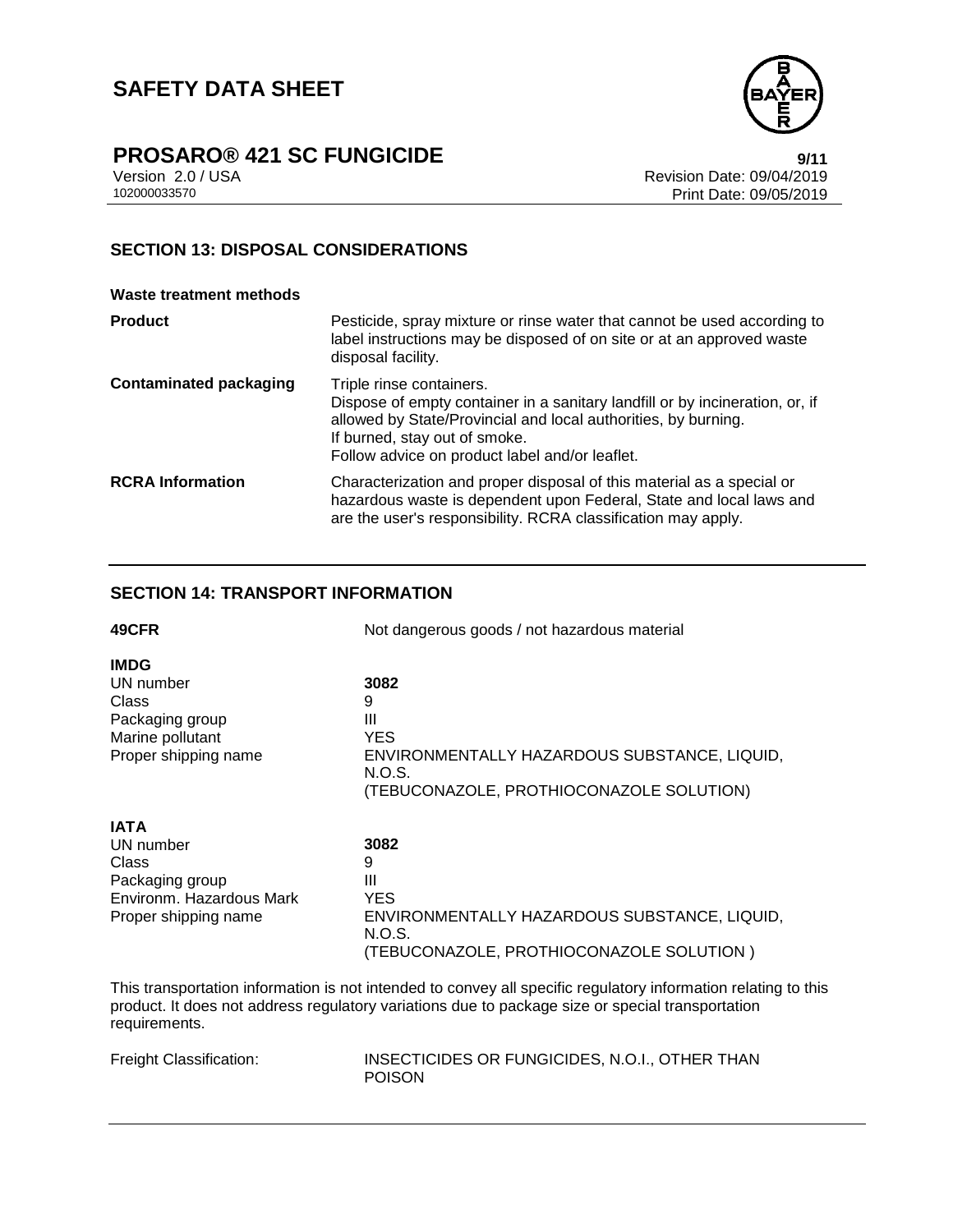# **SAFETY DATA SHEET**



**PROSARO®** 421 SC FUNGICIDE **10/11** 

Version 2.0 / USA Revision Date: 09/04/2019<br>102000033570<br>Print Date: 09/05/2019 Print Date: 09/05/2019

# **SECTION 15: REGULATORY INFORMATION**

**EPA Registration No.** 264-862 **US Federal Regulations TSCA list** Water 7732-18-5 Glycerine 56-81-5 Docusate sodium 577-11-7 Polyethylene-polypropylene copolymer 9003-11-6 **US. Toxic Substances Control Act (TSCA) Section 12(b) Export Notification (40 CFR 707, Subpt D)** Not applicable. **SARA Title III - Section 302 - Notification and Information** None. **SARA Title III - Section 313 - Toxic Chemical Release Reporting** Magnesium nitrate 10377-60-3 **US States Regulatory Reporting CA Prop65**

This product does not contain any substances known to the State of California to cause cancer.

This product does not contain any substances known to the State of California to cause reproductive harm.

### **US State Right-To-Know Ingredients**

| Glycerine         | 56-81-5        | MN. RI                 |
|-------------------|----------------|------------------------|
| 1,2-Propanediol   | $57 - 55 - 6$  | MN. RI                 |
| Glycerine         | $56 - 81 - 5$  | MN. RI                 |
| Magnesium nitrate | 10377-60-3     | CT. NJ. RI             |
| Sodium hydroxide  | 1310-73-2      | CA, CT, IL, MN, NJ, RI |
| Glutaral          | $111 - 30 - 8$ | CA, MN, RI             |

### **EPA/FIFRA Information:**

This chemical is a pesticide product registered by the Environmental Protection Agency and is subject to certain labeling requirements under federal pesticide law. These requirements differ from the classification criteria and hazard information required for safety data sheets, and for workplace labels of non-pesticide chemicals. Following is the hazard information required on the pesticide label:

| Signal word:              | Caution!                                                                                                                                                                                                                                                                                     |
|---------------------------|----------------------------------------------------------------------------------------------------------------------------------------------------------------------------------------------------------------------------------------------------------------------------------------------|
| <b>Hazard statements:</b> | Harmful if swallowed, inhaled or absorbed through the skin.<br>Moderate eye irritation.<br>Avoid contact with skin, eyes and clothing.<br>Avoid inhalation of vapour or mist.<br>Wash thoroughly with soap and water after handling.<br>Remove and wash contaminated clothing before re-use. |